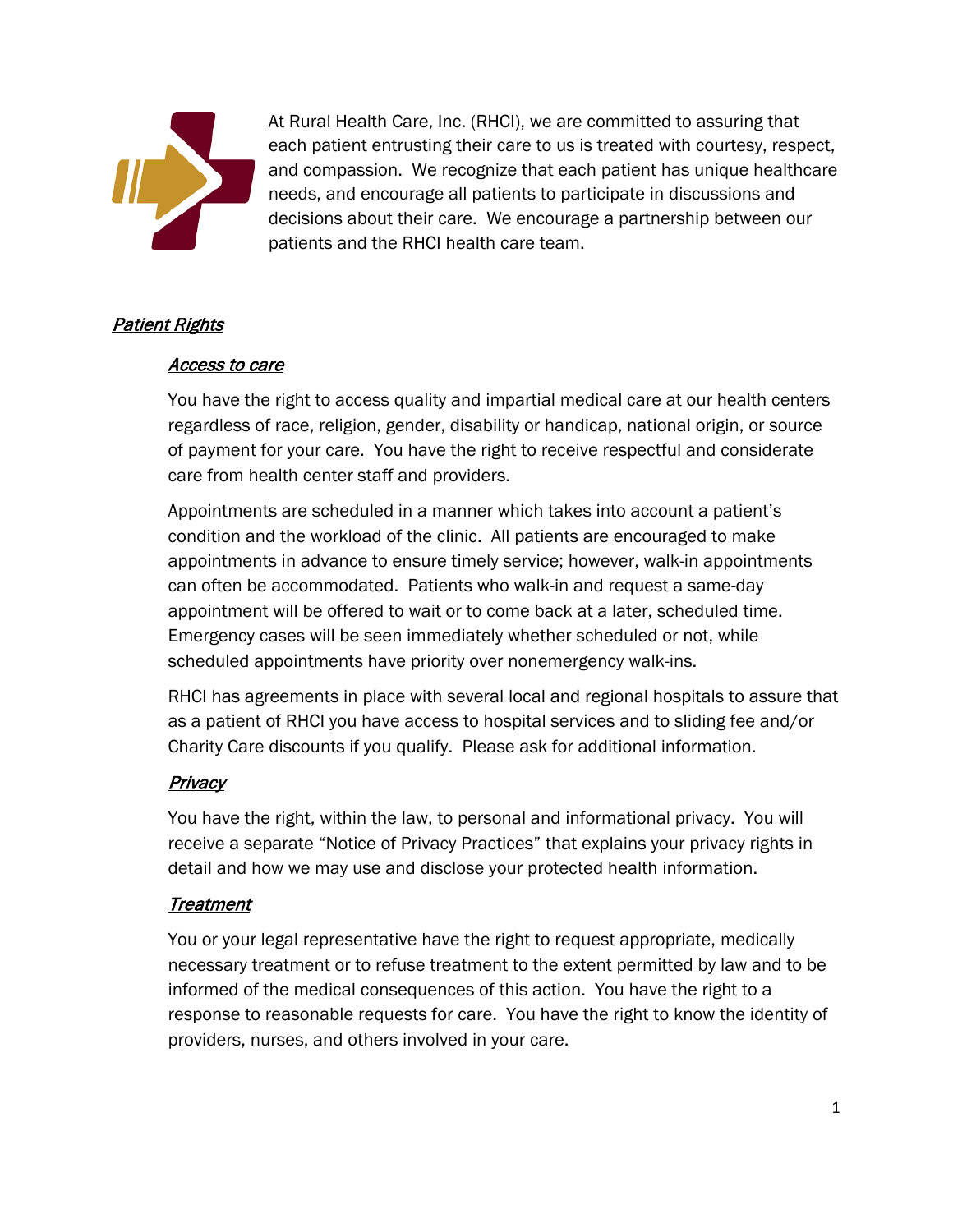# **Charges**

You have the right to receive a copy of billed charges and have the charges explained upon request. You have the right to receive information on our Sliding Fee program, and to be provided assistance with completing the application upon request.

## **Education**

You have the right to obtain information about your diagnosis, course of treatment, alternatives, and outcomes of care in terms you can understand. Except in emergent situations requiring urgent treatment and in which you lack decision-making capacity, you have the right, and are encouraged to participate in decisions related to your care and to the development and implementation of your care plan. You have the right to seek and receive all of the information necessary for you to understand your medical situation.

## **Communication**

You have the right to request the services of an interpreter if needed, at no cost to you.

## **Safety**

Your safety is RHCI's priority. You have the right to receive care in a safe setting. All staff play a role in making health care safe, and you play a vital role by becoming an active, engaged, and informed member of your health care team. Please let us know of any safety concerns you have, and your suggestions for improvement will be responded to appropriately.

## Patient Responsibilities

*In order to provide you with the best care possible, we ask that you accept the responsibility to:*

- Provide accurate and complete information regarding your identity, medical history, and current health concerns. We ask that you bring any prescribed and over–thecounter medications you are taking with you to your appointments to assure accuracy.
- Notify the health center if you are unable to keep or no longer need a scheduled appointment. We ask that you call us as soon as you know that you will not be coming so that the time can be utilized for another patient in need. Missed appointments disrupt the health center delivery of care.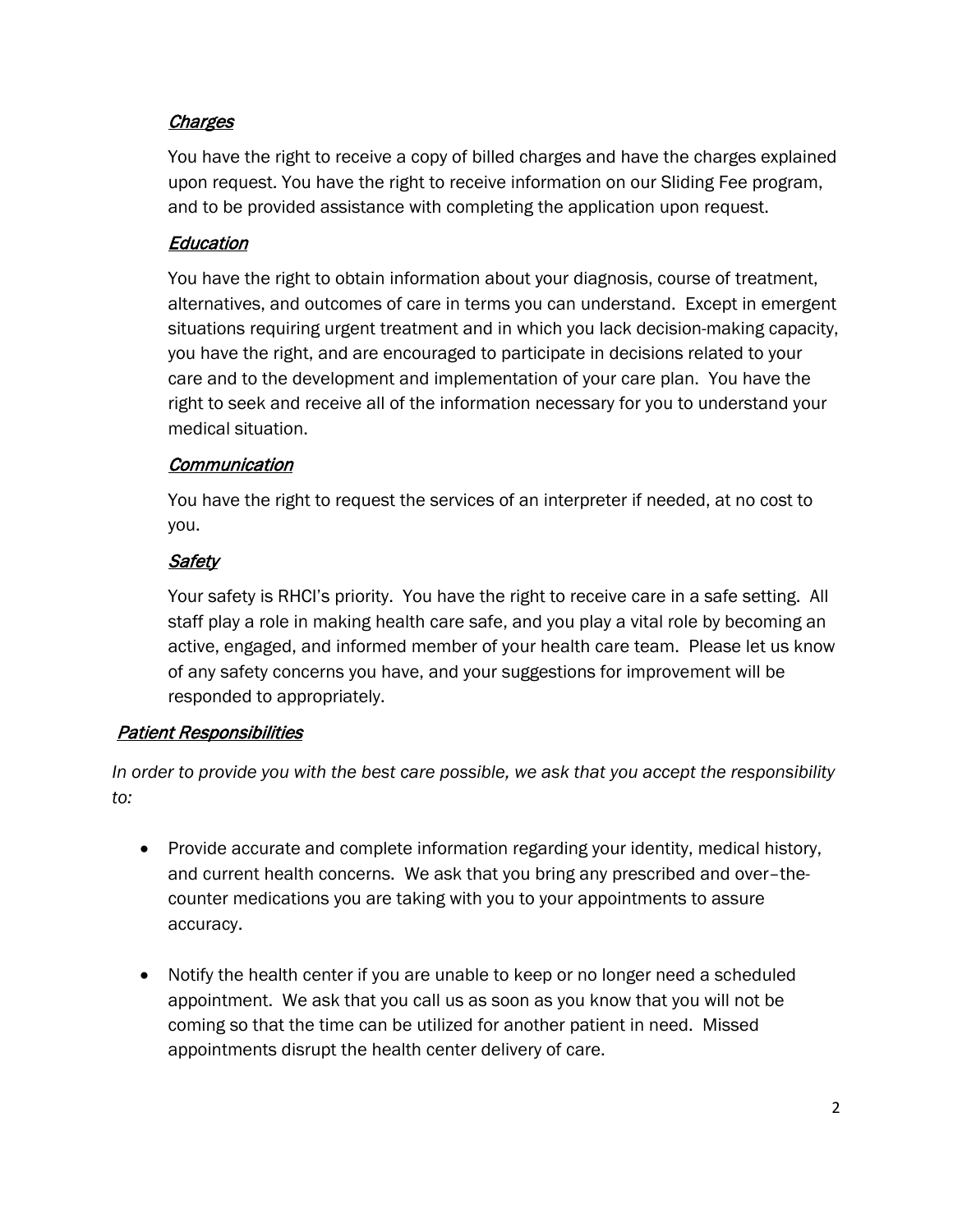- Actively participate in your health care. This includes (but is not limited to) such activities as pursuing healthy lifestyle behaviors; scheduling medical examinations at least yearly, but more frequently as requested by your health care provider based on medical conditions; asking questions until you understand the information provided to you (regarding diagnosis, plan of care, etc.); notifying your provider of any change in your condition; following the treatment plan recommended by your provider; and accepting the consequences of your own decisions and actions if you choose to refuse treatment or not to comply with the instructions provided.
- Notify your provider if you have been seen by any other providers or treated at a hospital since the time of your last health center appointment to ensure that your provider has your most current and accurate health information.
- Work with RHCI to ensure that financial obligations related to your care are met. This includes payment of nominal fees and co-pays, making timely payments of patient balance and any charges not covered by insurance or payment arrangements, and, if you have insurance coverage, making sure that the information we have on file is accurate.
- Be considerate of other patients and RHCI staff, and follow RHCI's rules regarding patient care and conduct.

## **Scheduling Appointments**

We ask that you call the clinic to schedule an appointment. We do have a limited number of same-day appointments available at each location, but if you do not have an appointment scheduled before you arrive at the clinic you may have to wait until an opening in the schedule is available. If you call ahead to schedule an appointment, we are better able to assure that we have adequate time to care for your needs and those of the other patients scheduled that day.

If you are running late for an appointment, a courtesy call to let us know you're coming and approximate time of arrival is appreciated. If expected to be greater than 15 minutes past your scheduled appointment time, you may be asked to reschedule.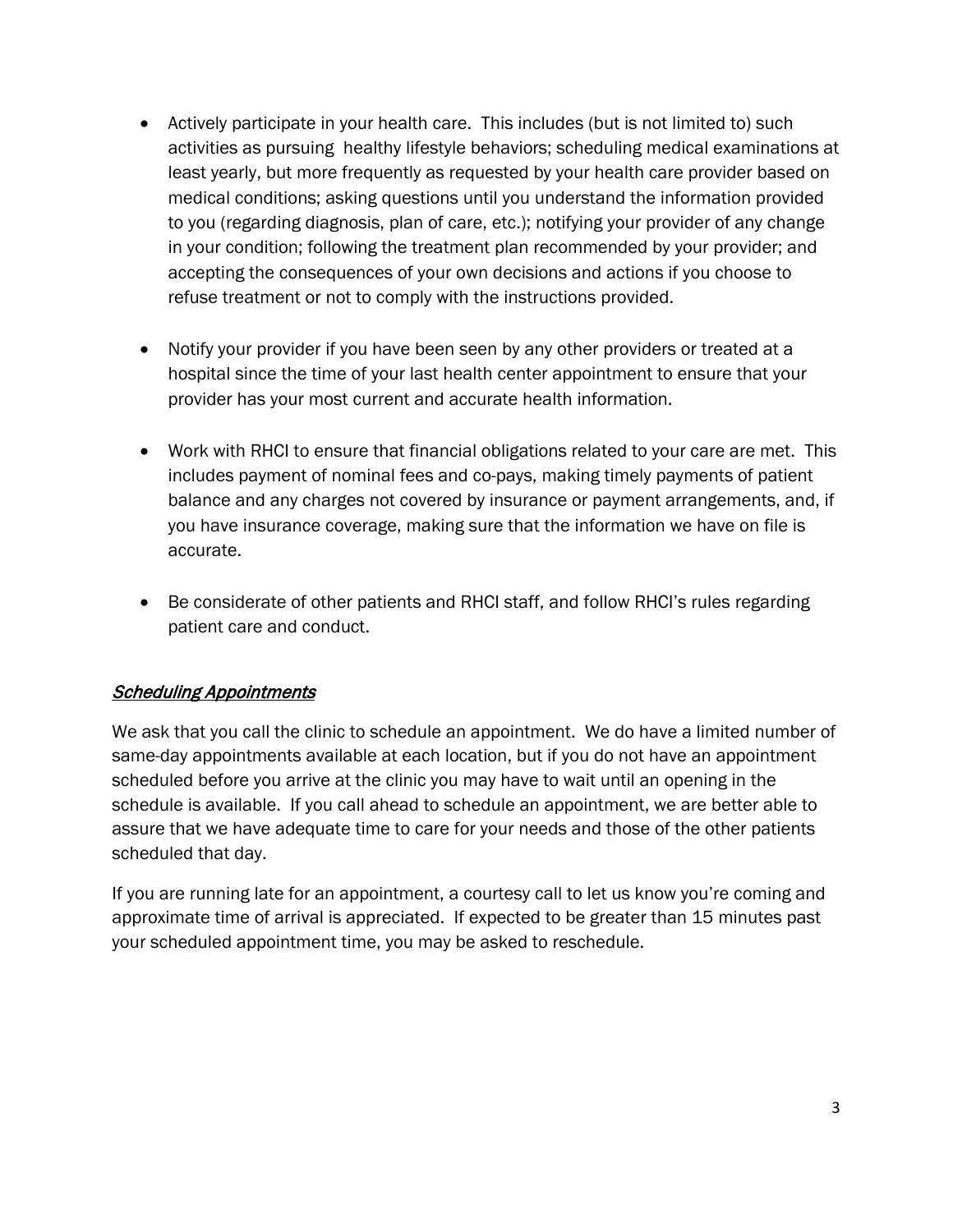# **After Hours Care**

RHCI has contracted with Avera Medical Call Center to provide patient-specific medical advice after regular clinic hours. They can help you with medical questions related to treatment of a condition or medications, and can also help to determine whether medical services are needed urgently. To utilize this service, you may call the clinic's main number and your call will be directed automatically. Your clinic care team will be notified of your call and any instructions given and will follow-up with you, if needed, the next business day.

For true emergencies, such as chest pain, difficulty breathing, or severe trauma, please call 911.

#### **Medications**

RHCI participates with several local pharmacies in the 340B Federal Drug program, which results in cost savings on prescription medications purchased through the participating pharmacy. Please ask for a list of participating pharmacies in your area!

Certain medications may require laboratory testing or a visit with your provider to follow-up on the condition for which the medication was prescribed before they can be refilled. Please plan ahead and contact your pharmacy or our office at least 3 to 5 business days before your medication is due to run out. Every attempt will be made for refill requests to be addressed within 1 business day.

Antibiotics should not be called in without a visit. If you are sick enough that you think you need an antibiotic, you should be evaluated by your provider to assure that any medication prescribed is appropriate for your condition.

#### At Your Appointment

Upon check in, you will be asked to verify your demographic information such as address and phone number. If you have medical insurance, please present your insurance card to front desk staff at each visit. We require forms to be reviewed/completed annually, but please let us know in the interim if any of your information has changed.

You will be asked to select or verify your primary care provider. This is the provider who you see or plan to see for the majority of your primary care needs (annual physicals, chronic disease management, etc.). If you do not have a primary care provider at your RHCI clinic, our staff can assist you in selecting one.

Payment of insurance copayment and/or sliding fee nominal fee is due at the time of each visit.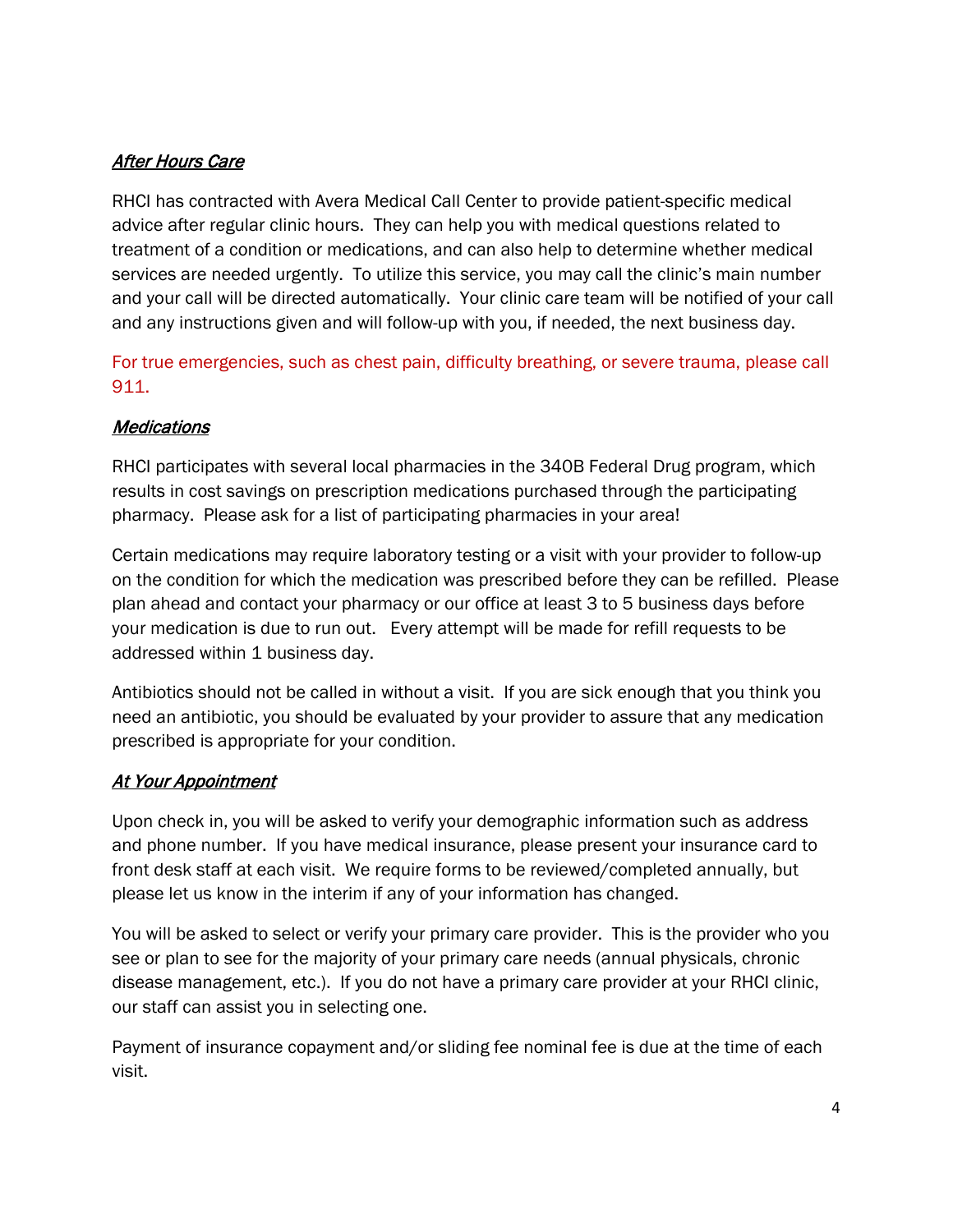To assure that your medication record is complete and accurate, please bring any prescribed and over-the-counter medications and dietary supplements that you are currently using to your visits.

If you have any questions about your visit or your provider's recommendations, you are encouraged to ask. We strive to assure that you are a well-informed, active participant in your health care. As such, you have the right to refuse treatment in most circumstances. If you choose to refuse treatment, you may be asked to sign a form verifying that the risks of non-treatment have been explained to you and you understand these risks.

#### **Communication**

Every attempt is made to return calls made to the clinic by the end of the business day; however, calls received after noon may be returned by noon the next business day.

Your privacy is important to us. Because the security of text messages and emails outside of our network cannot be guaranteed, please do not use these forms of communication to contact the clinic or your provider. We ask that you, instead, contact us via telephone or through the secure patient portal. If you have not signed up for the patient portal and wish to do so, our front desk staff will be happy to assist you.

## **Payment and Billing**

- RHCI participates with most insurances. In addition, RHCI offers a Sliding Fee Discount Program (SFDP) based on income to assure that no patient is denied health care services due to inability to pay. RHCI is not, however, a "free clinic". Payment of insurance copayment or sliding fee nominal fee is expected at the time of your visit. After-insurance and other patient balances are expected to be paid in a timely manner. Payment plans are available upon request. Online payment option is available on our website at www.ruralhc.net.
- While the exact charge for a visit may not be known until coding and billing staff have assured that appropriate charges have been assigned, an estimate may be provided to you upon request.
- Services provided at or ordered through RHCI clinics which are performed outside of the RHCI facility and scope of services (e.g., laboratory or pathology specimens sent to a reference facility, specialty radiology services and radiologist over-reads, specialty services such as dermatology or general surgery, etc.) or which are ordered by outside providers and performed within an RHCI facility will not be billed through RHCI and you will receive a separate bill for those charges.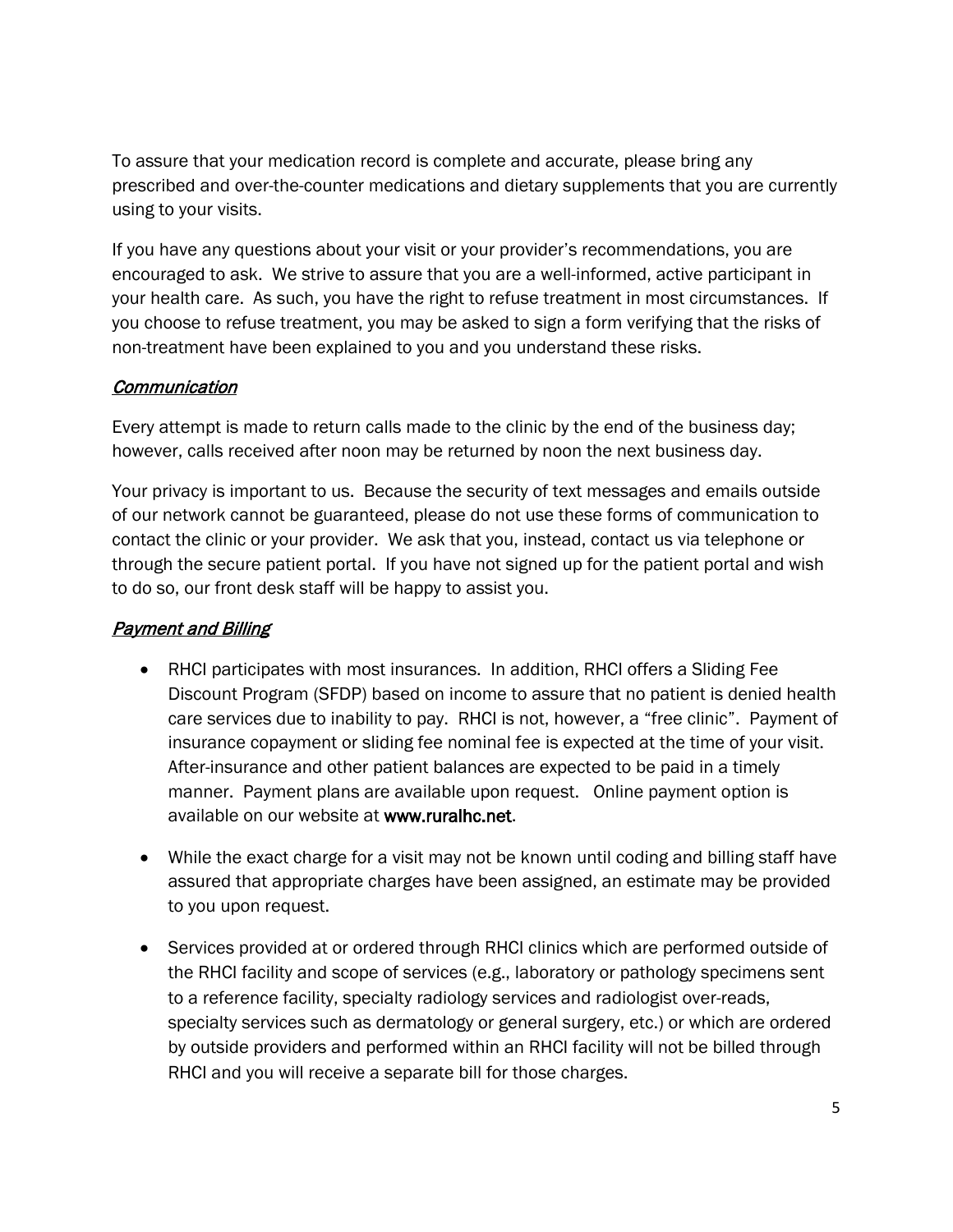- Outreach and Enrollment (O&E) staff is available to assist all patients interested in applying for health insurance through state-funded programs, such as Medicaid and CHIP, as well as state and federal health insurance exchanges. O&E staff can also assist with questions regarding RHCI's Sliding Fee Discount Program and application for the program. Please let staff at your clinic know if you are interested in such assistance, and O&E staff will contact you.
- Questions related to your bill should be directed to:

| Access Family Medical Clinic - Worthington | (507) 372-2921   |
|--------------------------------------------|------------------|
| Access Health - Brookings                  | (605) 697-9535   |
| Access Health - Fulda                      | (605) 372-2921   |
| Access Health - Mitchell                   | $(605)$ 995-6337 |
| Access Health - Windom                     | (507) 831-1703   |
| All other locations                        | (833) 778-3653   |

# Code of Conduct

In an effort to provide a safe and healthy environment for patients, visitors, and staff, Rural Health Care, Inc. (RHCI) expects visitors, patients and accompanying family members and friends to refrain from unacceptable behaviors that are disruptive or pose a threat to the rights or safety of other patients and staff.

The following behaviors are prohibited and may result in dismissal from the practice:

- Physical assault or inflicting bodily harm.
- Rude behaviors in person or through written, verbal, or electronic communication, including but not limited to the following: profanity, harassment, offensive or intimidating statements or gestures and threats of violence.
- Racial or cultural slurs or other derogatory remarks associated with, but not limited to, race, language, or sexual orientation.
- Intentional destruction or threat of destruction of RHCI property.

We also ask that you are courteous with the use of cell phones and other electronic devices, and respectfully request that you put your devices away while interacting with the staff, nurses and providers.